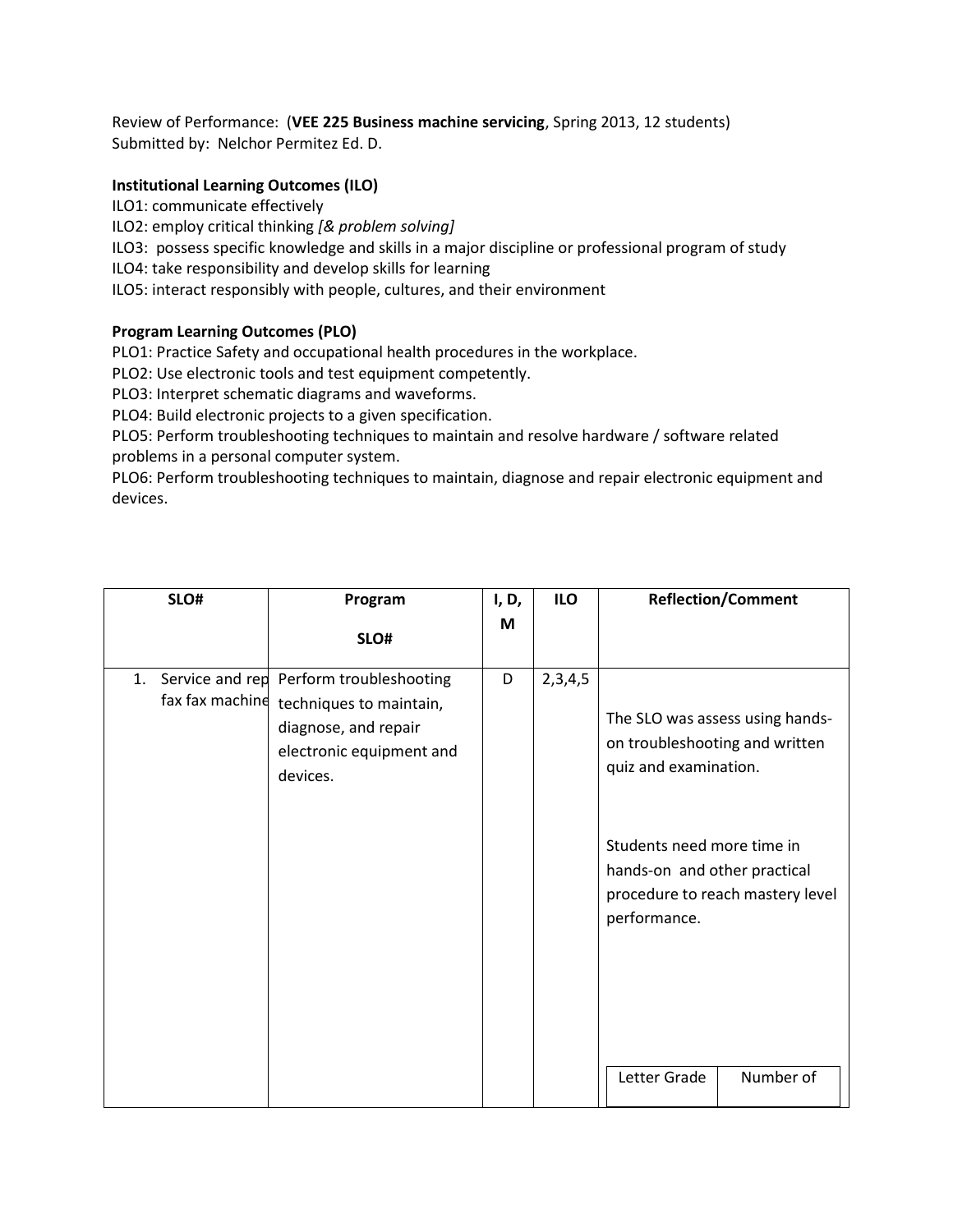|    |                                    |                                                    |   |         |                                                                   | student                          |  |
|----|------------------------------------|----------------------------------------------------|---|---------|-------------------------------------------------------------------|----------------------------------|--|
|    |                                    |                                                    |   |         | A                                                                 | $\overline{2}$                   |  |
|    |                                    |                                                    |   |         | B                                                                 | 10                               |  |
|    |                                    |                                                    |   |         | $\mathsf C$                                                       | $\mathbf 0$                      |  |
|    |                                    |                                                    |   |         |                                                                   |                                  |  |
|    |                                    |                                                    |   |         |                                                                   |                                  |  |
| 2. | Service and rep<br>computer        | Perform troubleshooting<br>techniques to maintain, | D | 2,3,4,5 | The SLO was assess using hands-                                   |                                  |  |
|    | printers (laser<br>and deskjet).   | diagnose, and repair                               |   |         | on troubleshooting and written<br>quiz and examination.           |                                  |  |
|    |                                    | electronic equipment and<br>devices.               |   |         |                                                                   |                                  |  |
|    |                                    |                                                    |   |         | Students need more time in                                        |                                  |  |
|    |                                    |                                                    |   |         | hands-on and other practical                                      | procedure to reach mastery level |  |
|    |                                    |                                                    |   |         | performance.                                                      |                                  |  |
|    |                                    |                                                    |   |         |                                                                   |                                  |  |
|    |                                    |                                                    |   |         |                                                                   |                                  |  |
|    |                                    |                                                    |   |         | Letter Grade                                                      | Number of                        |  |
|    |                                    |                                                    |   |         |                                                                   | student                          |  |
|    |                                    |                                                    |   |         | Α                                                                 | $\mathbf{1}$                     |  |
|    |                                    |                                                    |   |         | B                                                                 | 11                               |  |
|    |                                    |                                                    |   |         | $\mathsf{C}$                                                      | $\Omega$                         |  |
|    |                                    |                                                    |   |         |                                                                   |                                  |  |
|    |                                    |                                                    |   |         |                                                                   |                                  |  |
| 3. | Service and rep<br>cash registers. | Perform troubleshooting<br>techniques to maintain, | M | 2,3,4,5 |                                                                   |                                  |  |
|    |                                    | diagnose, and repair                               |   |         | The SLO was assess using hands-<br>on troubleshooting and written |                                  |  |
|    |                                    | electronic equipment and<br>devices.               |   |         | quiz and examination.                                             |                                  |  |
|    |                                    |                                                    |   |         |                                                                   |                                  |  |
|    |                                    |                                                    |   |         |                                                                   |                                  |  |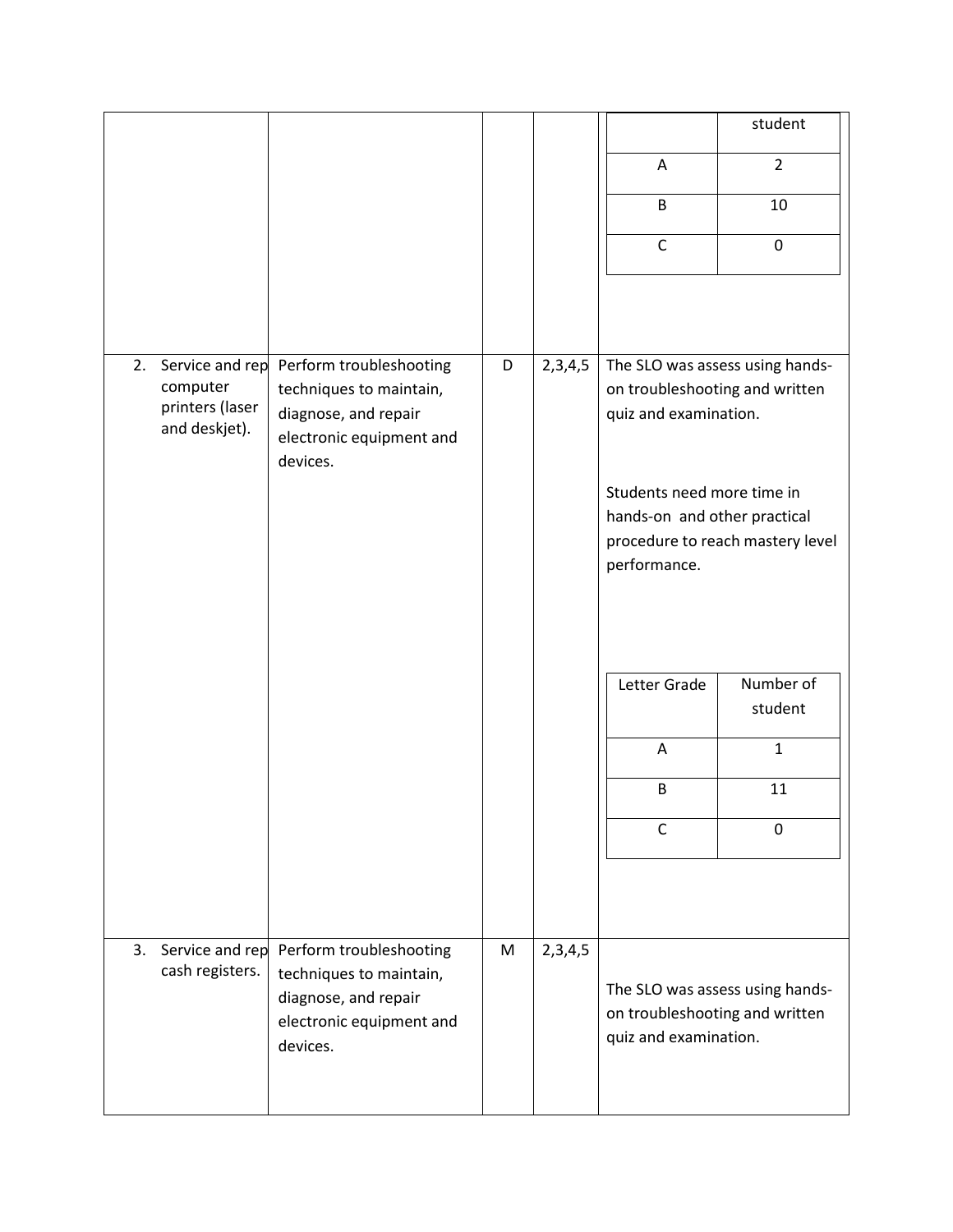|                                        |                                                                                                                    |   |         | Students need more time in<br>hands-on and other practical<br>performance.<br>Letter Grade<br>A<br>B<br>$\mathsf C$                                                                                                                                                                                     | procedure to reach mastery level<br>Number of<br>student<br>$\pmb{4}$<br>8<br>$\pmb{0}$ |
|----------------------------------------|--------------------------------------------------------------------------------------------------------------------|---|---------|---------------------------------------------------------------------------------------------------------------------------------------------------------------------------------------------------------------------------------------------------------------------------------------------------------|-----------------------------------------------------------------------------------------|
| Service and rep<br>4.<br>photocopiers. | Perform troubleshooting<br>techniques to maintain,<br>diagnose, and repair<br>electronic equipment and<br>devices. | M | 2,3,4,5 | The SLO was assess using hands-<br>on troubleshooting and written<br>quiz and examination.<br>Students need more time in<br>hands-on and other practical<br>procedure to reach mastery level<br>performance.<br>Letter Grade<br>Number of<br>student<br>4<br>A<br>B<br>8<br>$\overline{C}$<br>$\pmb{0}$ |                                                                                         |